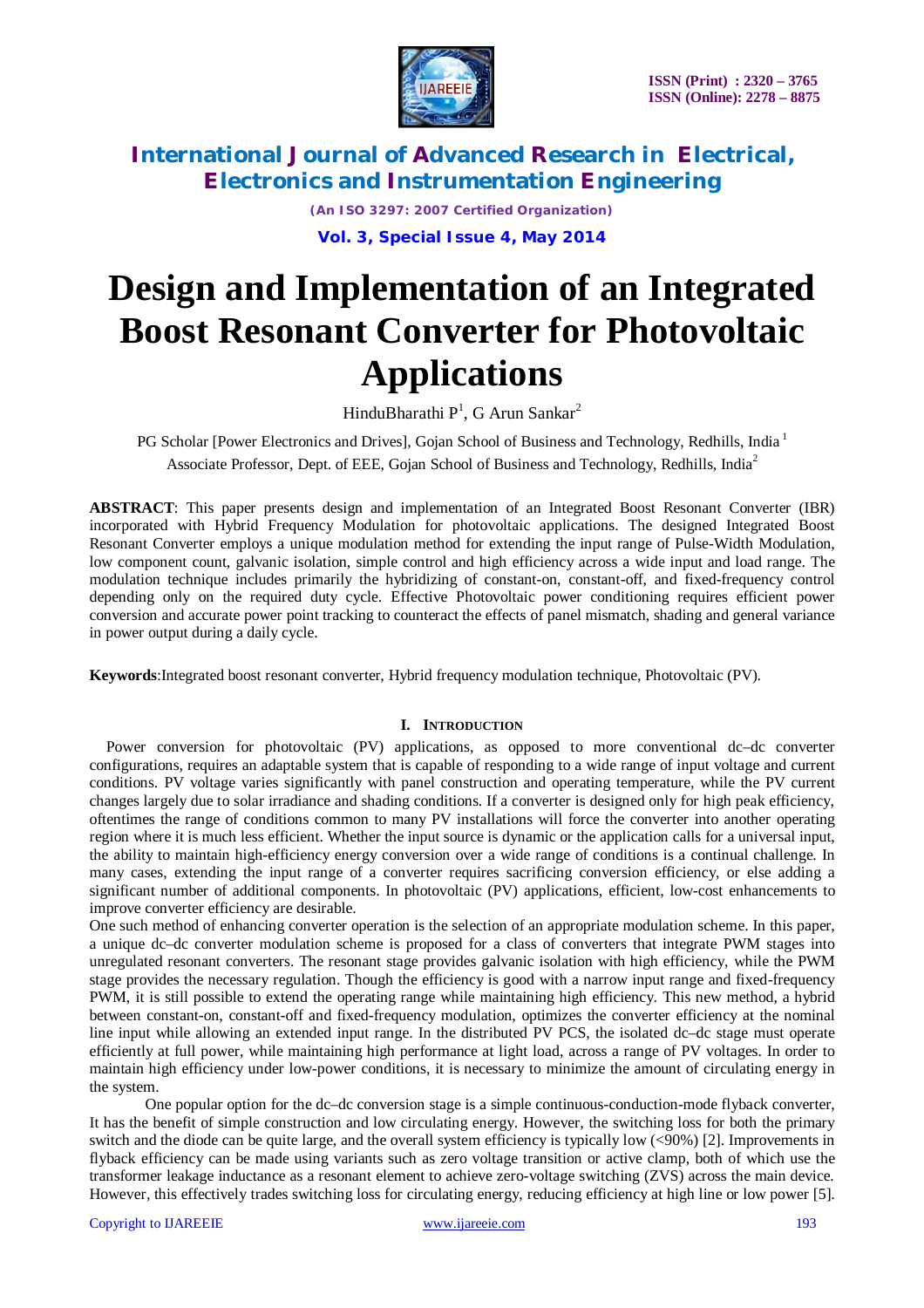

*(An ISO 3297: 2007 Certified Organization)*

### **Vol. 3, Special Issue 4, May 2014**

Another option is the series-resonant converter, and more recently the LLC resonant converter, both of which operates on a similar principle and, typically, use a variable frequency control to adjust the output voltage. When the seriesresonant, or LLC converter, is operated near the resonant frequency of the tank circuit, the converter achieves nearly ZVS and zero-current switching (ZCS) with very low circulating energy, giving it a high peak efficiency. However, as the operating frequency diverges from the resonant frequency, the amount of circulating energy increases. Unfortunately, the normal conditions for PV conversion will often push the converter significantly away from the optimum switching frequency, causing the CEC efficiency to suffer [4]. Several authors have proposed methods to extend the line and load range of the LLC, once again complicating the circuit topology and control [3]. The method proposed in this paper integrates a traditional boost converter element into the DCX with only the addition of a single inductor. The overall design is straightforward and may be controlled Hybrid frequency PWM with only the need to observe limitations on the maximum and minimum duty cycle[1]. For PV applications, this circuit satisfies the need for galvanic isolation, low switching loss, minimal circulating energy, as well as simple gate drive and control.



Fig.1 IBR Converter



The proposed modulation scheme is developed primarily for circuits that employ this integration of PWM and resonant conversion. One such circuit is the integrated boost resonant (IBR) converter, which is shown in Fig.1. The IBR's rectifier capacitors, C1–C4, are sized appropriately so that they resonate fully with the transformer leakage inductance during each half of the switching cycle. This resonant action occurs simultaneously with a synchronous boost circuit formed by the input inductor and the two MOSFETs Q1 and Q2. The two MOSFETs are switched complementary to one another in the proceeding analysis, with the duty cycle D defined for the lower switch Q2. Thus, the boost action is said to be integrated into the resonant converter. Allowing this resonant action to complete fully adds four primary benefits,

- 1) the output diodes D1 and D2 achieve zero current switching (ZCS);
- 2) switching loss in the primary-side MOSFETs is equal to a normal synchronous boost;
- 3) the transformer has zero circulating energy;
- 4) the resonant stage gain is fixed and equal to the transformer turns ratio (1:n).

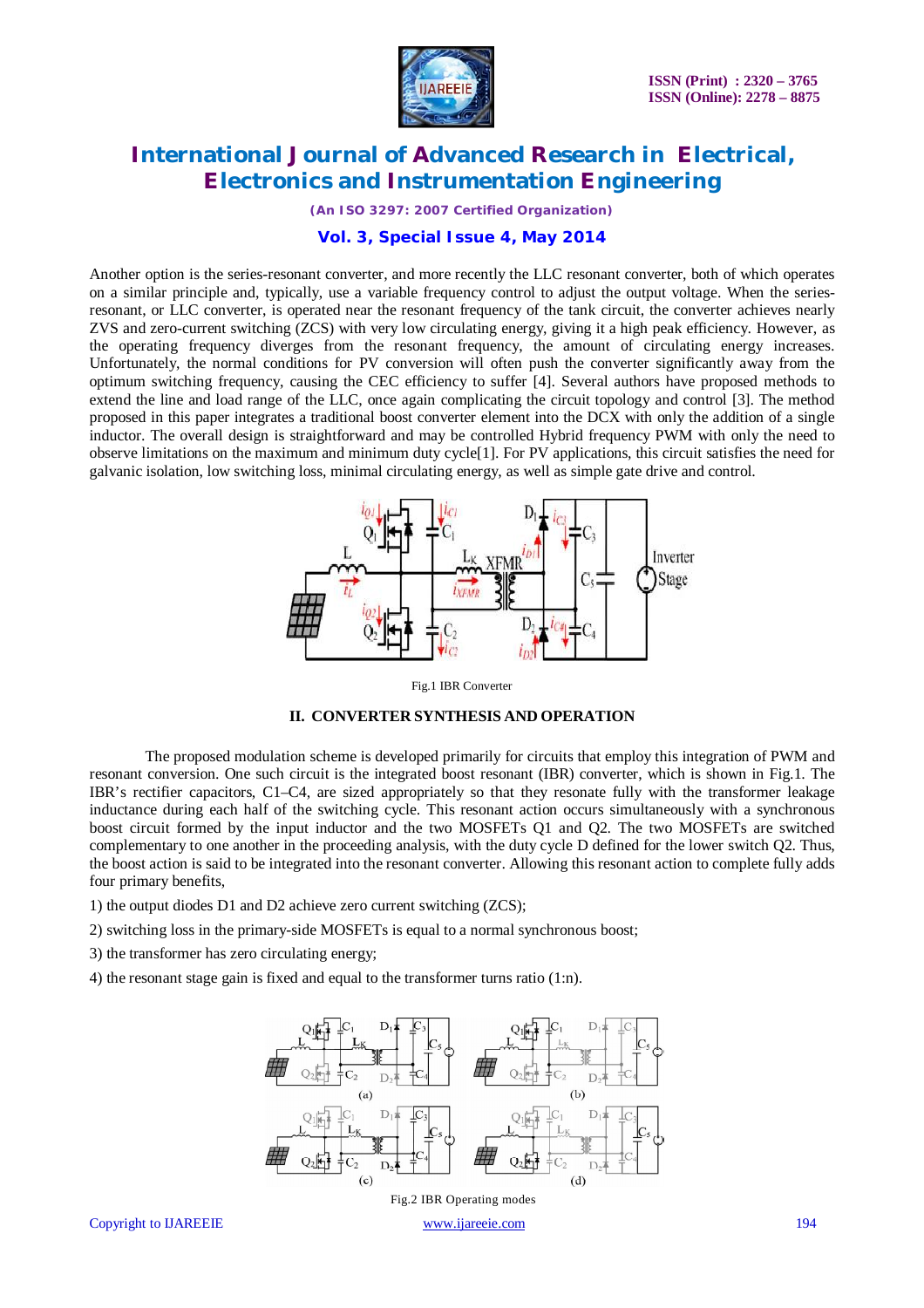

*(An ISO 3297: 2007 Certified Organization)*

### **Vol. 3, Special Issue 4, May 2014**

*A. Mode 1 [t0 < t < t1; in Fig. 2(a)]:*

Beginning with the turnoff of Q2 prior to t0 , the current in the input inductor L flows into the body diode of Q1 , discharging its parasitic capacitance. This allows Q1 to be turned ON under ZVS conditions at t0. At this time, the upper input-side capacitor C1 begins resonating with the transformer leakage inductance Lk and the output-side capacitors, C3 and C4, through D1 . Simultaneously, the input current begins charging the series combination of C1 and C2. During this phase, Q1 carries the difference between the transformer current, flowing from C1 through the positive terminal of the transformer and the input current. Once the transformer current resonates back to zero, D1 prevents the continued resonating in the reverse direction, ending mode 1.

*B. Mode 2 [t1 < t < t2; Fig. 2(b)]:*

Q1 is still active, yet it is only conducting the input inductor current, which is still decreasing, a pathway which is shown in Fig. 4(b). The resonant elements all conduct zero current during this interval. Only C5 continues discharging into the load at this time. Mode 2 ends with the turn-off of Q1 and the subsequent turnon of Q2.

*C. Mode 3 [t2 < t < t3; Fig. 2(c)]:*

After the turn-off of Q1, but prior the turn-on of  $Q2$ , the inductor current is still shunted into charging the series combination of C1 and C2, this time through the body diode of Q1 , and still decreasing almost linearly. When Q2 is turned ON, the body diode of Q1 is hard commutated, causing some switching loss. At t2, C2 begins to resonate with Lk and the parallel combination of C3 and C4 , through the diode D2 . Simultaneously, the inductor current also flows through Q2, increasing linearly. During this interval, Q2 carries the sum of the transformer current and the inductor current. Thus, the rms current through Q2 is significantly larger than that of Q1, which carries the difference of the two currents. Once the transformer current resonates back to zero, D2 blocks the continued oscillation, marking the end of mode 3.

*D. Mode 4 [t3 < t < t4; Fig. 2(d)]:*

The inductor current continues to flow through the lower device, increasing until Q2 is turned OFF and the circuit returns to mode 1. Also, during both modes 3 and 4, Q1 effectively isolates the upper capacitor from charging or discharging.

#### **III.DESIGN PROCEDURE**

#### *A. DeterminingDutyCycleLimitsFromInputRequirements:*

The most critical element of this design procedure is the identification of the input voltage requirements, so that the duty cycle range is fully utilized. With this converter, there is a direct tradeoff between increased input range and lower rms currents in the circuit. The most basic method involves setting the maximum and minimum duty ratios such that the middle of the input range results in a 50% duty cycle at the converter.

$$
Dmax = \frac{Vin, max}{Vin, min + Vin, max}
$$
 (1)

 $Dmin = 1 - Dmax$  (2)

With the nominal input assigned to have a 50% duty cycle, the bus voltage Vbus which is measured across C1 and C2 can be calculated by

 $Vbus = Vin, max + Vin, min$ 

(3)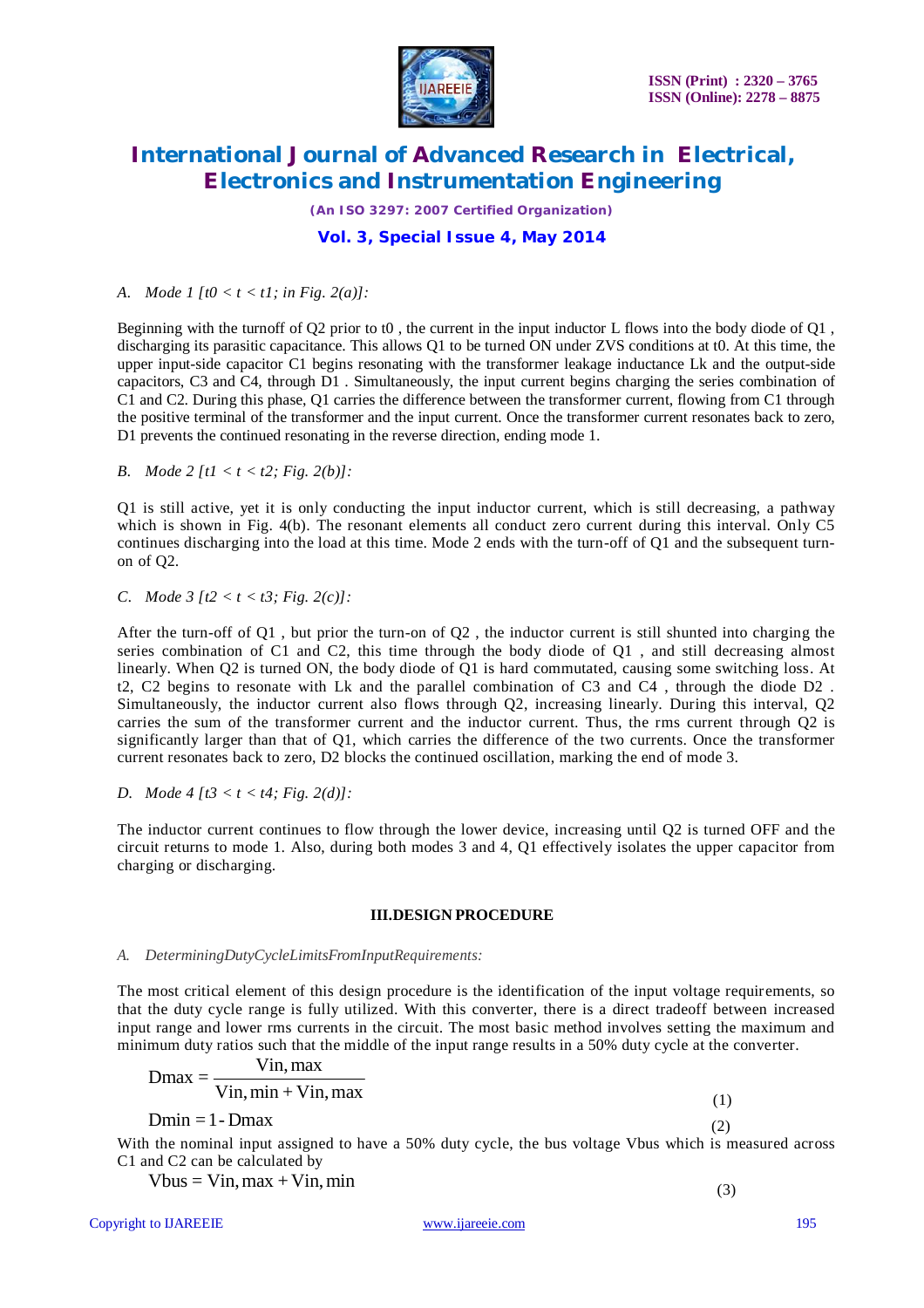

*(An ISO 3297: 2007 Certified Organization)*

### **Vol. 3, Special Issue 4, May 2014**

#### *B. Determining Maximum Resonant Period Lengths*

With the maximum and minimum duty ratios known, the limits for the resonant periods Tres1 and Tres2 may be calculated based on the desired sw00itching period Tsw utilizing the following equations:

$$
Tres1, max = (1 - Dmax)Tsw
$$
\n(4)

$$
T_{res2,max} = D_{min} T_{sw}
$$
 (5)

#### *C. Design Transformer*

Based on the calculated Vbus and the desired output voltageVout , the following equation can be used to calculate thenecessary transformer turns ratio, n:

$$
n = \frac{V_{out}}{V_{bus}}_{(6)}
$$

The transformer design process can be carried out under anumber of different procedures; however, the peak V–S product, provided in the following equation, is often a useful quantity when determining the transformer flux density, core size and number of primary turns:

$$
VS_{\text{peak}} = \frac{V_{\text{bus}} T_{\text{SW}}}{4} \tag{7}
$$

#### *D. Design Input Inductor Based on Allowable Current Ripple*

Multiple criteria may be used for designing the input inductor.In PV applications, especially for accurate MPPT, the inductor current ripple must be regulated. The following equation specifies the input inductance based on the maximum allowable current ripple (which occurs at  $D = 0.5$ )

$$
L = \frac{V_{bus}T_{sw}}{4I_{L,avg\% ripple,max}}
$$
 (8)

#### *E. Resonant Capacitor Design*

With the magnetics design complete, it is now possible todesign the resonant capacitorsC1–C4. In order to reduce the rmscurrents in the circuit, the resonant period needs to be as close to the calculated maximum as possible. Because the leakage inductance of the transformer, Lk , is involved in the resonant circuit and is a consequence of the transformer design in step C, it is left as a constant here. The full equation for calculating Tres1 is given in (4). If the duty cycle was not adjusted as in the second half of step 1, then Tres2 is not necessary to design.

$$
T_{res1} = \pi \sqrt{L_k \left[ \frac{2(C_1 + C_2)(C_3 + C_4)}{C_1 + C_2 + n^2 (C_3 + C_4)} \right]}
$$
  
\n
$$
T_{res2} = \pi \sqrt{\frac{L_k C_2 n^2 (C_3 + C_4)}{C_2 + n^2 (C_3 + C_4)}}
$$
 (9)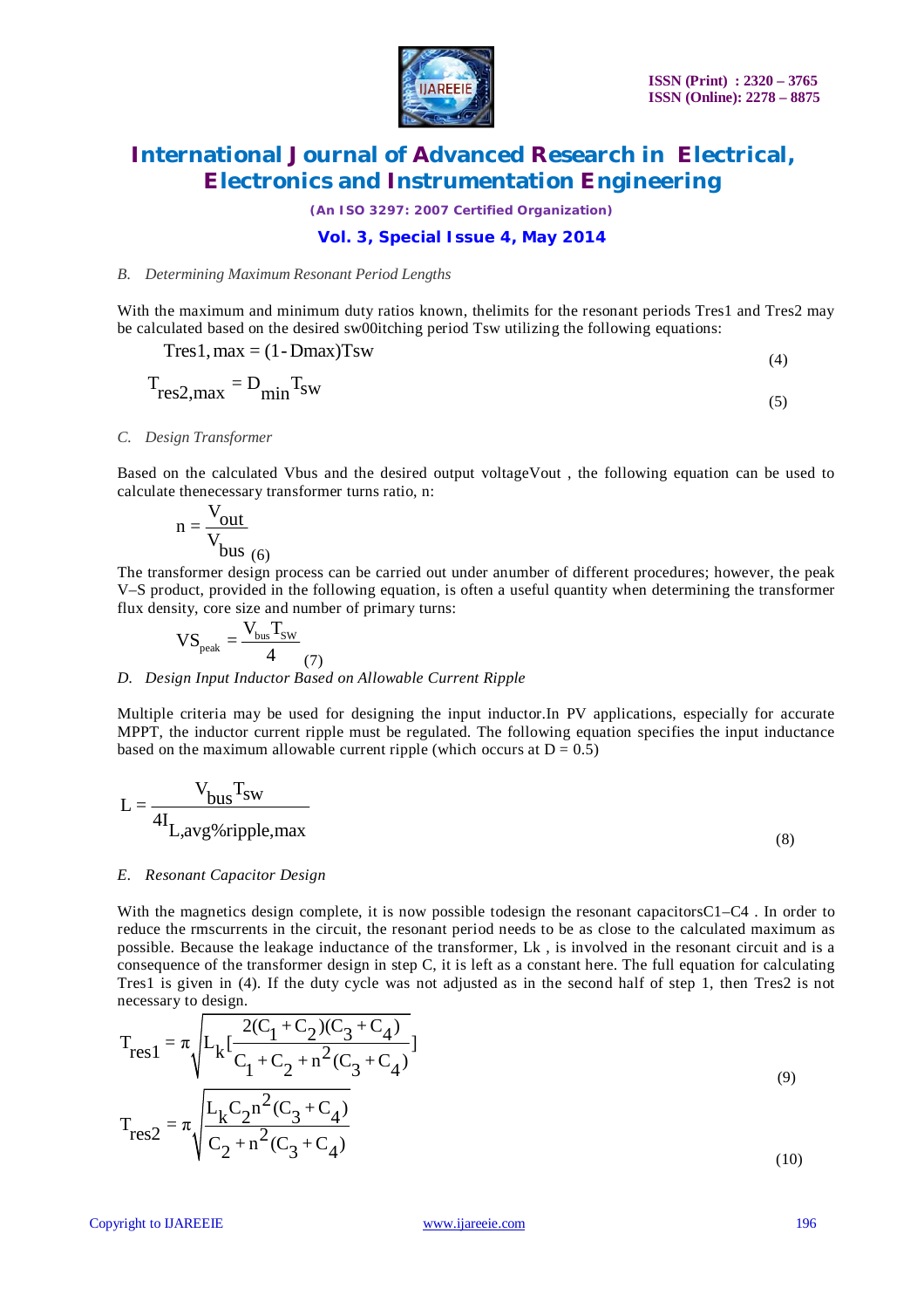

*(An ISO 3297: 2007 Certified Organization)*

### **Vol. 3, Special Issue 4, May 2014**

#### *F. Average Diode Current*

The output diodes D1 and D2 need to block the full output voltage. The average current they need to carry is given as

 $i_{avg, diode} = \frac{V_{out}}{R_{load}}$  $load$  (11)

In order to overcome the drawbacks of traditional PWM, other modulation methods have been proposed, three of the most popular being constant-on, constant-off, and hysteretic control. For the IBR, constant-on modulation provides a selectable minimum on-time that can ensure ZCS during at least one-half cycle. There is no controllable off-time, however; therefore, ZCS is only guaranteed for the output diode for duty cycles greater than 50%. Also, constant-on control requires an extremely wide frequency range, with the maximum frequency occurring only at the minimum input voltage. Similarly, constant-off control provides only a selectable off-time, guaranteed ZCS for only duty cycles less than 50%, with the maximum frequency occurring at the maximum input voltage. With hysteretic control, there is no minimum on- or off-time and no guarantee of ZCS. In order to improve the utilization and efficiency of the IBRconverter under a wide load range, the designed modulation scheme needs to have a selectable minimum on- and off-time, guaranteed ZCS across the operating range, narrow operating frequency band, and maximum frequency occurring at 50% duty cycle so as to minimize the transformer core loss. The input voltage reference is generated by the maximum-power-point tracking (MPPT) loop, passing a reference to the input voltage control loop. The normal output of the digital compensator is the only required input to the hybrid frequency modulator, and the output works naturally with a PWM comparator that requires both a switching period length and a value for the main switch on-time.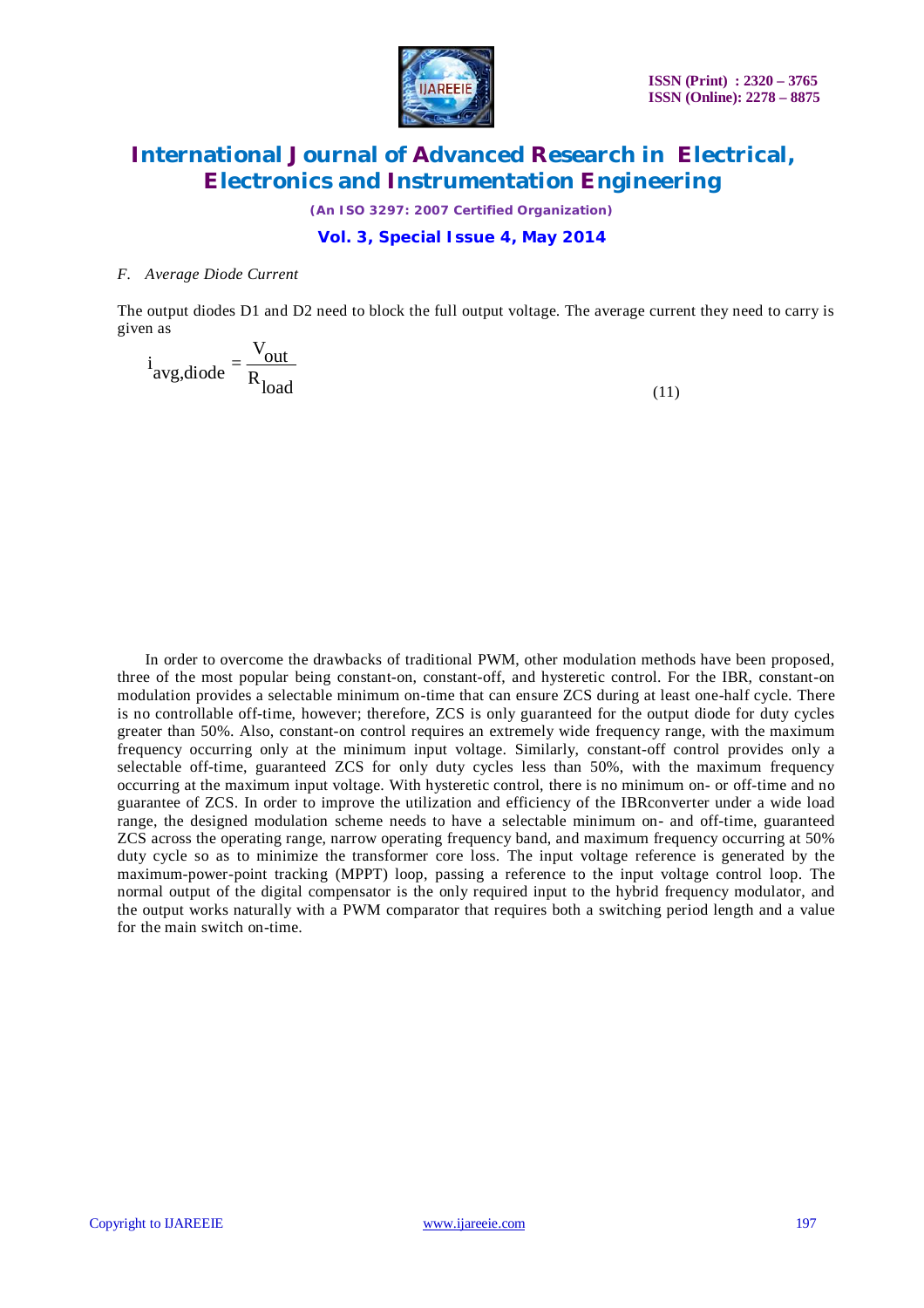

*(An ISO 3297: 2007 Certified Organization)*

### **Vol. 3, Special Issue 4, May 2014**

### **IV.SIMULATION OF STUDIES**

Table1. POWER STAGE ELEMENT VALUES FOR 250-W PROTOTYPE

| <b>ELEMENT</b> | <b>VALUE</b> | <b>ELEMENT</b> | <b>VALUE</b> |
|----------------|--------------|----------------|--------------|
| Tres 1         | $4.61\mu s$  | C1, C2         | $10\mu F$    |
| Tres2          | $4.03\mu s$  | C3, C4         | 100nF        |
| Tsw            | $14.3\mu s$  | C <sub>5</sub> | $2\mu F$     |
| <b>F</b> sw    | 70KHz        | Vin,min        | 20V          |
| Dmin           | 0.33         | Vout, max      | 40V          |
| Dmax           | 0.67         | Vout           | 400V         |
| L              | $100\mu H$   | <b>V</b> bus   | 60V          |

In order to evaluate the effectiveness of the proposed method the drive system shown in fig. 3 was simulated by POWERSIM.

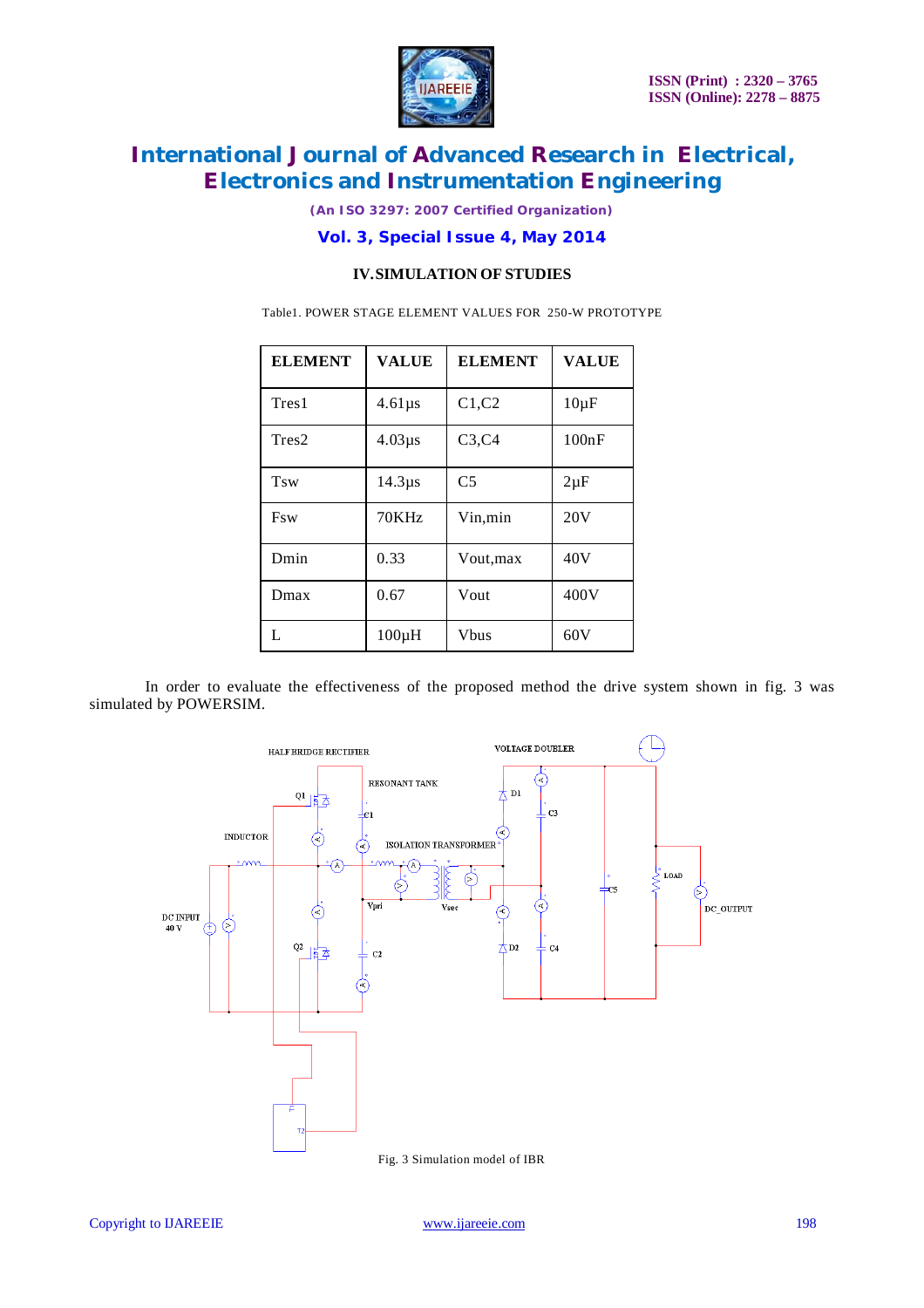

*(An ISO 3297: 2007 Certified Organization)*

**Vol. 3, Special Issue 4, May 2014**



Fig.4. Zero switching of MOSFET Switches



Fig. 5 Diode currents and primary voltage of isolated transformer

There is a significant difference in the circuit behaviourbetween the two resonant modes (1 and 3). During mode 3, C1 is effectively isolated from the rest of the circuit due to the presence of Q1. However, during mode 1, C2 has an acdischarge path through the PV source and the input inductor, allowing the two input capacitors (C1 and C2 ) to appear in parallel, though the resonant current is not shared evenly between them. Thus, the length of mode 1 can be significantly longer than mode 3 as in Fig. 4 and Fig. 5, depending on the relative sizing of C1–C4 and the transformer turns ratio n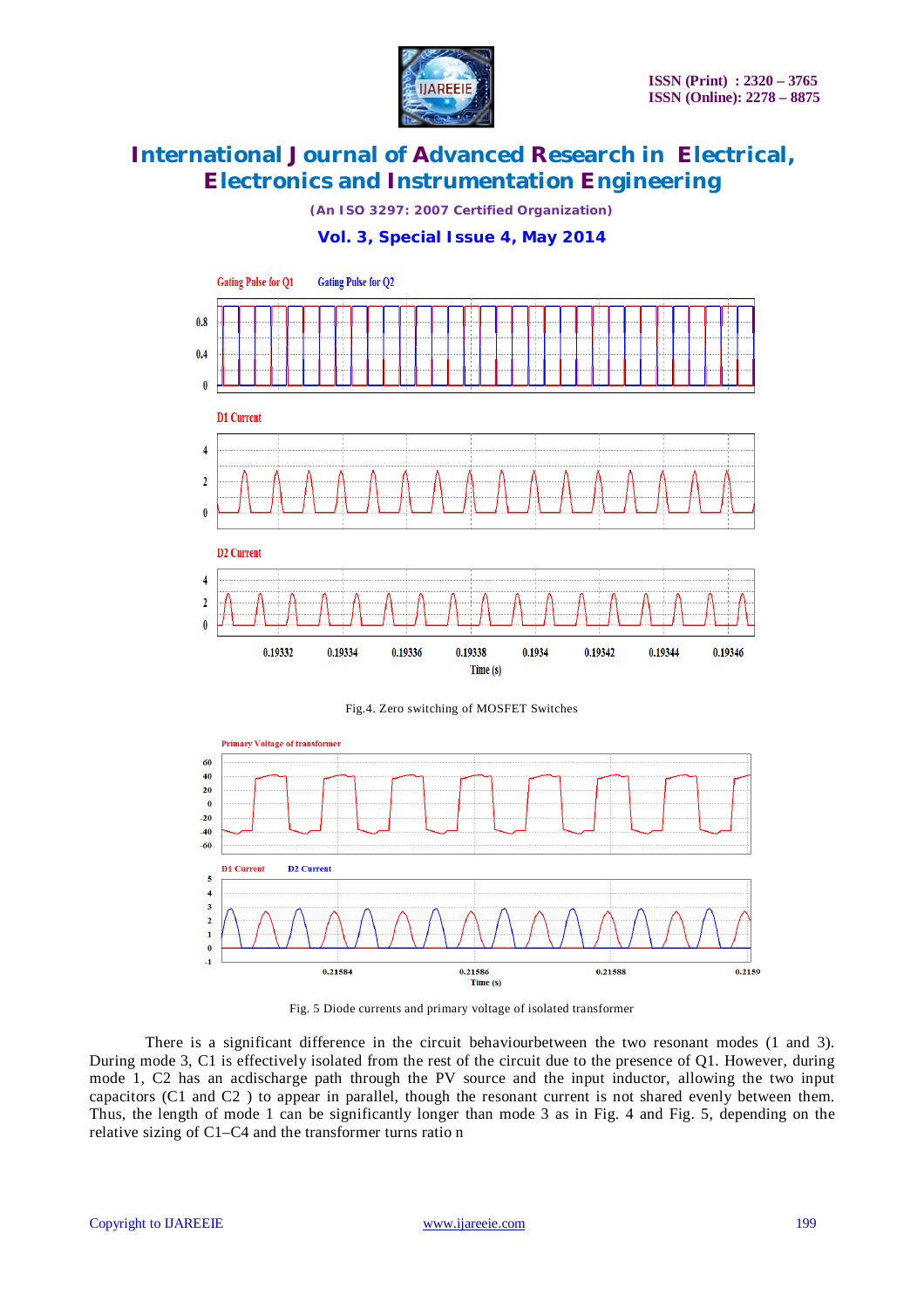

*(An ISO 3297: 2007 Certified Organization)*

**Vol. 3, Special Issue 4, May 2014**



Fig. 6 Input and output voltage waveforms of IBR

A Solar module which has open circuit voltage of 42V is interfaced with an IBR which is shown in the Fig 6. An IBR boosts up the input from PV module and Inverter converts this DC voltage to AC voltage. MPPT tracking is used to obtain maximum power from PV module.



The V-I and P-V characteristics of PV Module are shown in Fig 8(a) and 8(b) respectively.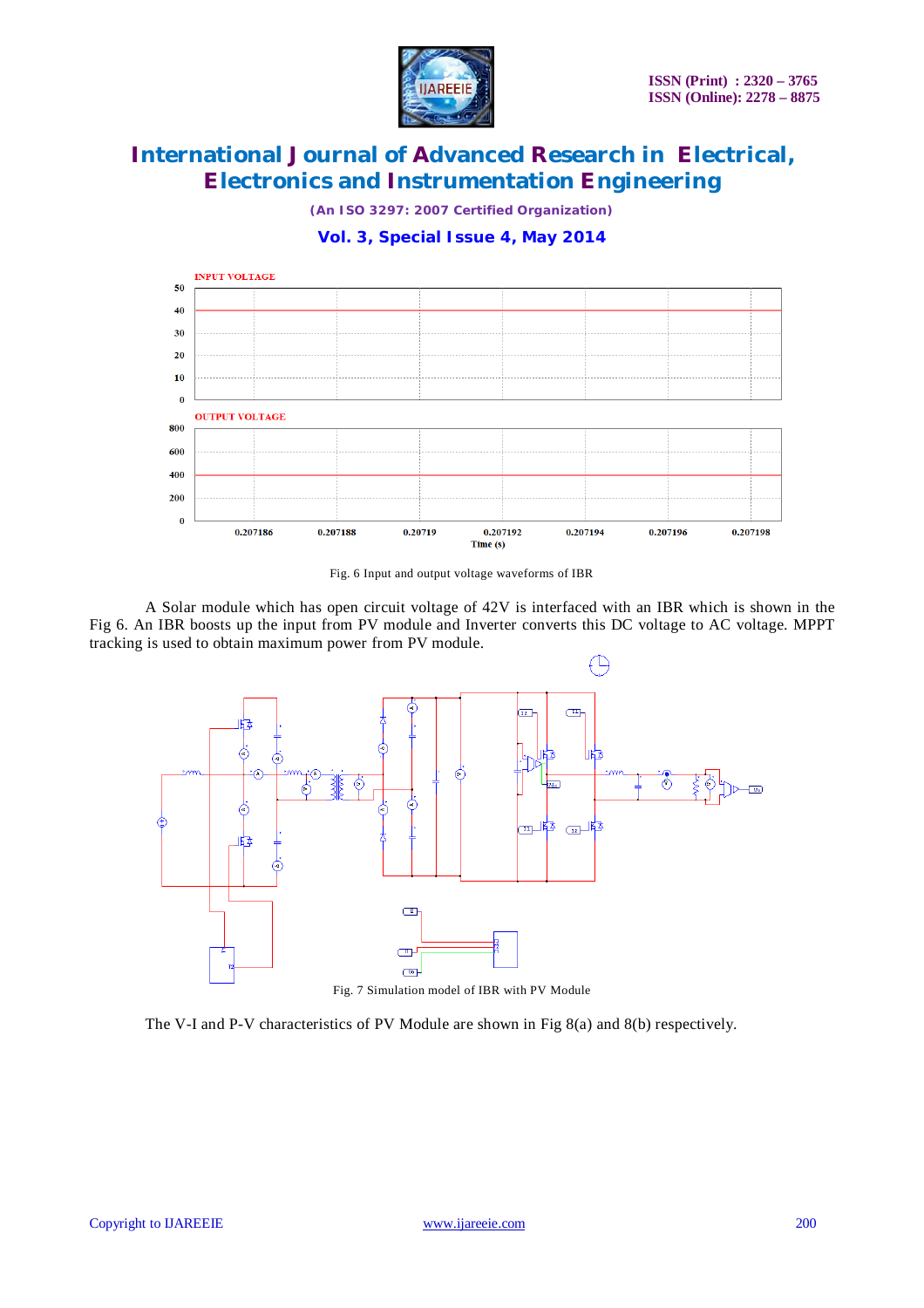

*(An ISO 3297: 2007 Certified Organization)*



**Vol. 3, Special Issue 4, May 2014**

Fig. 8(a) V-I Characteristics 8(b) P-V Characteristics of PV Module

The Output AC Voltage waveform of overall IBR system with PV module is shown in the Fig 9.





#### **V. CONCLUSION**

As a solution for providing efficient, distributed PV conversion,an isolated boost resonant converter has been proposed. The system is a hybrid between a traditional CCM boost converter and a series-resonant halfbridge, employing only two active switches. The synthesis of the converter was described along with the circuit operating modes and key waveforms In order to extend the line range of the IBR converter while maintaining high weighted efficiency, a special hybrid frequency modulation scheme is proposed. The scheme reduces core and conduction loss dramatically by decreasing the applied volt-seconds at the transformer and improving the